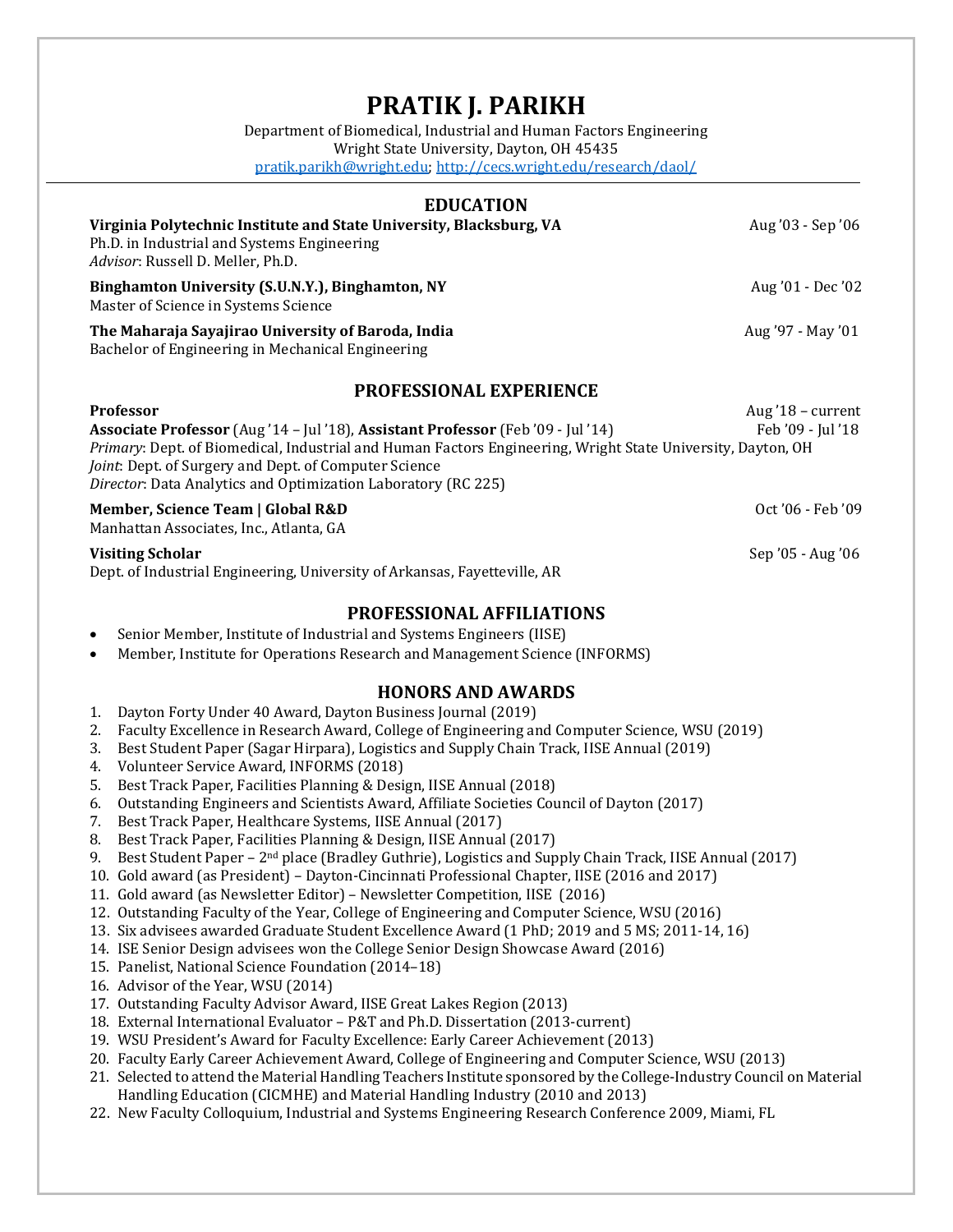#### **SCHOLARSHIP**

\* = medical collaborator; underlined = Parikh's student

## **REFEREED JOURNALS**

Published or In Press

- 1. Ballester, N., **Parikh, P. J.**, Peck, J., and Kong, N. (2019), "The Patient Sequencing Problem for an Ancillary Service Provider in an Inpatient Unit," in press, *IEEE Trans on Automation Science and Engineering* (IF=3.66).
- 2. Parikh, P. P., **Parikh, P. J.,** Mamer, L., and Sakran J.\* (2018), "Do System Level Factors Impact Secondary Over-Triage in Trauma Patients? Analysis of a State Trauma System," in press, *JAMA Surgery* (IF: 8.5).
- 3. Mowrey, C., **Parikh, P. J.**, and Gue, K. R. (2018), "A Model for the Retail Rack Layout Problem," *European Journal of Operational Research* (IF: 3.42), 271(3), 1100-1112.
- 4. Sainathuni, B., Guthrie, B., **Parikh, P. J.**, and Kong, N. (2018), "Distribution Planning with Multiple Product Classes," *Flexible Services and Manufacturing Systems* (IF: 2.34), 31(1), 41-74.
- 5. Ballester, N., **Parikh, P. J.**, Donlin, M.\*, May, E., and Simon, S.\* (2018), "An Early-Warning Tool for Predicting-At-Admission the Discharge Disposition of a Hospitalized Patient," *Am J of Managed Care* (IF: 1.32), 24(10), e325 e331.
- 6. Lee, T.\*, Shah, S. V., Leonard, A. C., **Parikh, P. J.**, and Thakar, C. V.\* (2018), "Acute Kidney Injury before Dialysis Initiation Predicts Adverse Outcomes in Hemodialysis Patients," *Am J of Nephrology* (IF: 2.54), 47(6):427-434.
- 7. **Parikh, P. J.**, Mowrey, C., Gallimore, J., Harrell, S., and Burke, B.\* (2017), "Evaluating E-Consultation Implementations Based on Use and Time-Line across Various Specialties," *International J of Medical Informatics*  (IF: 2.96), 108, 42-48.
- 8. Mowrey, C., **Parikh, P. J.**, and Gue, K. R. (2017), "The Impact of Rack Layout on Visual Experience in a Retail Store," *INFOR: Information Systems and Operational Resea*rch, 57, 75-98.
- 9. Wischgoll, T., Glines, M., Whitlock, T., Guthrie, B., Mowrey, C., **Parikh, P. J.**, and Flach, J. (2017), "Display Infrastructure for Virtual Environments (DIVE)," *Journal of Imaging Science and Technology*, 61(6), pp. 60406-1- 60406-11(11).
- 10. Myers, R. and **Parikh, P. J.** (2017), "Nurses' Work with Interruptions: An Objective Model for Testing Interventions," in press, *Health Care Management Science* (IF: 1.30).
- 11. Parikh, P.\*, **Parikh, P. J.**, Guthrie, B., Mamer, L., Whitmill, M.\*, Erskine, T.\*, Woods, R.\*, and Saxe, J.\* (2017), "Impact of Triage Guidelines on Pre-Hospital Triage: Comparison of National and State Guidelines with a Statistical Model," *J of Surgical Research* (IF: 2.05), 220, 255-260.
- 12. **Parikh, P. J.**, Ballester, N., Bertsch, K., Kong, N., and Pook, N.\* (2017), "The *n*-by-*T* Target Discharge Strategy for Inpatient Units," *Medical Decision Making* (IF: 3.01), 37(5), 534-543.
- 13. Cracker, N.\*, Myers, R., Eid, J., Parikh, P. P., Zink, K.\*, McCarthy, M.\*, and **Parikh, P. J.**(2017),"Nursing Interruptions in a Trauma Intensive Care Unit – A Prospective Study," *J of Nursing Administration* (IF: 1.39), 47(4), 205-211.
- 14. Guthrie, B., **Parikh, P. J.**, and Kong, N. (2016), "Evaluating Warehousing Strategies for Two-Product Class Distribution Planning," *International J of Production Research* (IF: 2.33), 55(21), 6470-6484.
- 15. Myers, R., Whitlatch, A.\*, McCarthy, M.\*, and **Parikh, P. J.** (2015), "Differentiating Between Detrimental and Beneficial Interruptions: A Mixed Methods Study," *BMJ Quality and Safety* (IF: 6.19), 25(11), 881-888.
- 16. Zhu, K., Lou, Z., Zhou, J., Ballester, N., Kong, N.*,* and **Parikh, P. J.** (2015), "Predicting 30-day Hospital Readmission with Publicly Available Administrative Database. A Conditional Logistic Regression Modeling Approach," *Methods of Information in Medicine* (IF: 2.25), 54, 560-567.
- 17. Zoll, B., **Parikh, P. J.**, Harrell, S., Gallimore, J., and Burke, B.\* (2015), "Analyzing the Impact of Diabetes E-Consults on Outpatient Clinic Workflow," *Medical Decision Making* (IF: 3.01), 35(6), 745-757.
- 18. Myers, R., **Parikh, P. J.**, Ekeh, P.\*, Denlinger, L.\*, and McCarthy, M.\* (2014), "Scheduling of Advanced Practice Providers at Level I Trauma Centers," *Journal of Trauma* (IF: 2.74), 77(1), 176-181.
- 19. Beaulieu, R.\*, McCarthy, M.\*, Markert, R. J., **Parikh, P. J.**, Ekeh, A. P.\*, and Parikh, P. \*, (2014), "Predictive Factors and Model for Trauma Patient Disposition," *J of Surgical Research* (IF: 2.05), 190(1), 264-269.
- 20. Sainathuni, B., **Parikh, P. J.**, Zhang, X., and Kong, N. (2014), "The Warehouse-Inventory-Transportation Problem for Supply Chains," *European J of Operational Research* (IF: 3.42), 237(2), 690-700.
- 21. Crawford, E., **Parikh, P. J.**, Kong, N., and Thakar, C. V.\* (2014), "Analyzing Discharge Strategies during Acute Care: A Discrete-Event Simulation Study," *Medical Decision Making* (IF: 3.01), 34(2), 231-241.
- 22. Mowrey, C. and **Parikh, P. J.**(2013), "Mixed-Width Aisle Configurations for Order Picking in Distribution Centers," *European J of Operational Research* (IF: 3.42), 232(1), 87-97.
- 23. Mowrey, C., **Parikh, P. J.**, Bharwani, G., and Bharwani, M. (2013), "The Effects of the Behavior- Based Ergonomics Therapies on Quality of Life and Medications of Alzheimer's/Dementia Patients," *American J of Alzheimer's Disease and Other Dementia* (IF: 1.86), 28(1), 31-37.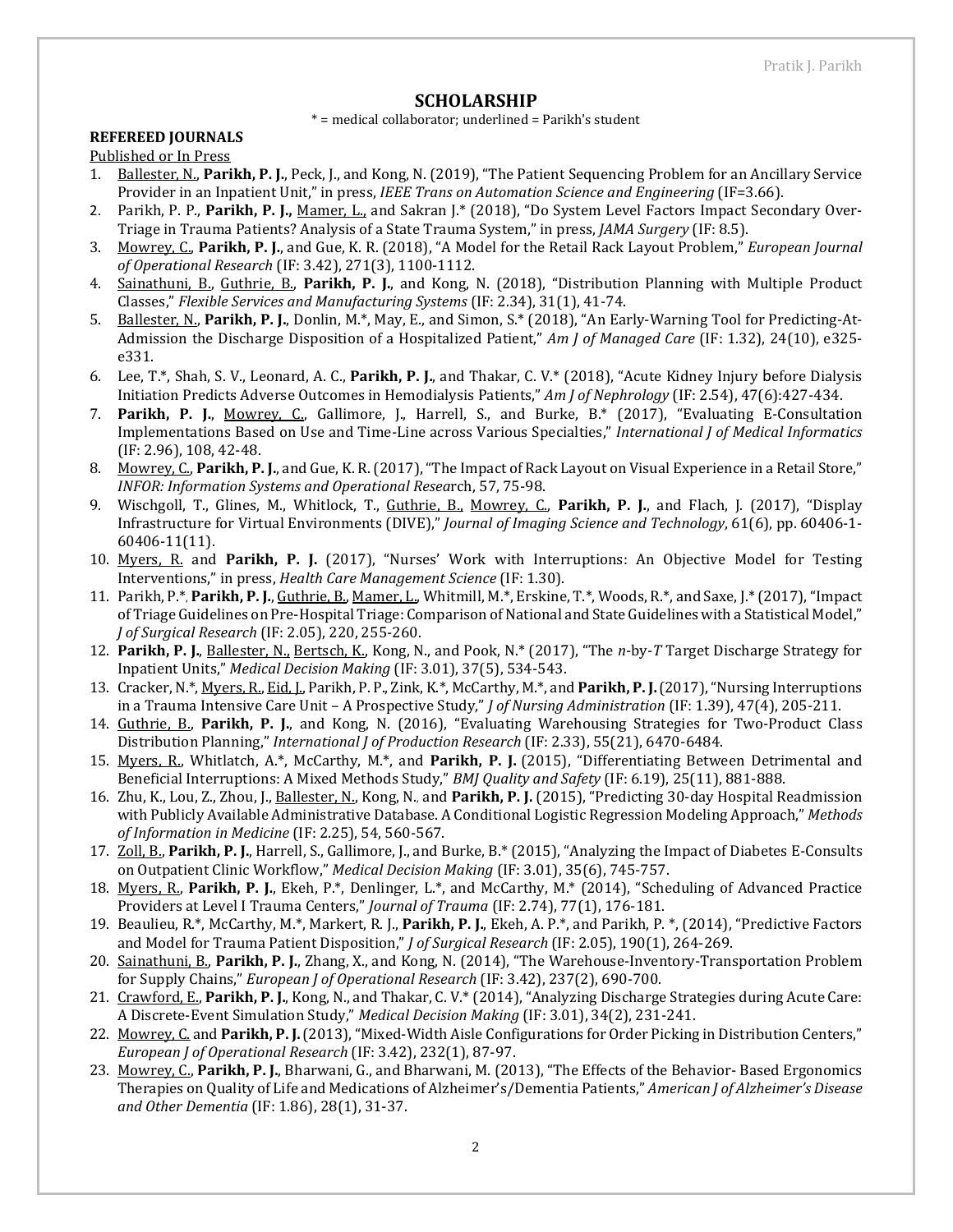- 24. Vijayakumar, B., **Parikh, P. J.**, Scott, R.\*, Barnes, A., and Gallimore, J. (2013), "A Dual Bin-Packing Approach to Scheduling Surgical Cases at a Publicly-Funded Hospital," *European Journal of Operational Research* (IF: 3.42), 224(3), 583-591.
- 25. Hamister, J. and **Parikh, P. J.** (2013), "Improving Price Performance When Price Elasticity of Demand is Difficult to Establish," *Academy of Marketing Studies J*, 17(1), 21-34.
- 26. Thakar, C.\*, **Parikh, P. J.**, and Liu, Y. (2012), "Acute Kidney Injury (AKI) and Risk of Readmissions in Patients with Heart Failure," *The American J of Cardiology* (IF: 3.21), 109(10), 1482-1486.
- 27. Bharwani, G., **Parikh, P. J.**, Lawhorne, L.\*, VanVlymen, E.\*, and Bharwani, M. (2012), "Individualized Behavior Management Program for Alzheimer/Dementia Residents using Behavior-Based Ergonomic Therapies," *American J of Alzheimer's disease and Other Dementia* (IF: 1.86), 27(3), 188-195.
- 28. Ellis, K. P., Meller, R. D., Wilck, J. H., **Parikh, P. J.**, and Marchand, F. (2010), "Effective Material Flow at an Assembly Facility," *International J of Production Research* (IF: 2.33), 48(23), 7195-7217.
- 29. **Parikh, P. J.** and Meller, R. D.(2010), "A Note on Worker Blocking in Narrow-Aisle Order Picking Systems When Pick-Time is Non-Deterministic," *IIE Transactions* (IF: 1.46), 42(6), 392-404.
- 30. **Parikh, P. J.** and Meller, R. D. (2010), "A Travel-Time Model for an Order Picking System Employing a Person-Onboard Equipment," *European J of Operational Research* (IF: 3.42), 200(2), 385-394.
- 31. **Parikh, P. J.** and Meller, R. D. (2009), "Estimating Picker Blocking in Wide-Aisle Order Picking Systems," *IIE Transactions* (IF: 1.46), 41(3), 232-246.
- 32. **Parikh, P. J.** and Lam, S. S. Y. (2009), "Solving the Forward Kinematics Problem in Parallel Manipulators Using an Iterative Artificial Neural Network Strategy," *International J of Advanced Manufacturing Technology* (IF: 1.78), 40(5-6), 595-606.
- 33. **Parikh, P. J.** and Lam, S. S. Y. (2009), "Parameter Estimation for Abrasive Water Jet Machining Process Using Neural Networks," *International J of Advanced Manufacturing Technology* (IF: 1.78), 40(5-6), 497-502.
- 34. **Parikh, P. J.** and Meller, R. D.(2008), "Selecting Between Batch and Zone Order Picking Strategies in a Distribution Center," *Transportation Research Part E* (IF: 2.97), 44(5), 696-719.
- 35. **Parikh, P. J.** and Lam, S. S. Y. (2005), "A Hybrid Approach to Solve the Forward Kinematics Problem in Parallel Manipulators," *IEEE Transactions on Robotics* (IF: 4.04), 21(1), 18-25.

In Review/Revision/Preparation

- 1. Guthrie, B. and **Parikh, P. J.**, "Optimizing Rack Orientation and Curvature to Maximize Impulse Profit," in 3rd round review, *IISE Transactions* (July 2019).
- 2. Guthrie, B. and **Parikh, P. J.**, "Evaluating Exposure of a Retail Rack Layout based on Human Vision in 3D," in 2nd round review*[, Flexible](https://www.journals.elsevier.com/computers-environment-and-urban-systems) Services and Manufacturing Journal* (Apr 2019).
- 3. Khatami, M., Alvarado, M., Lawley, M., Kong, N., and **Parikh, P. J.**, "Optimal Inpatient Discharge Planning under Uncertainty," in 2nd round review, *European Journal of Operational Research* (June 2019).
- 4. Vaishnav, M., **Parikh, P. J.**, Kong, N., and Parikh, P.\*, "A Model to Optimize Major Trauma Center Network Considering Patient Safety," *in review, IISE Transactions on Healthcare Systems Engineering* (June 2019).
- 5. Hirpara, S. and **Parikh, P. J.**, "Retail Layout Considering Shopper Travel Path and Door Placement," *to be submitted to European Journal of Operational Research.*
- 6. Chen, W-A., Kong, N. and **Parikh, P. J.**, "The Stochastic Warehouse-Inventory-Transportation Problem," in preparation.
- 7. Graham, M.\*, **Parikh, P. J.**, Hirpara, S., McCarthy, M.\*, and Parikh, P., "Developing, Validating, and Generalizing a Model for Predicting Discharge Disposition in Trauma Patients using National Trauma Data Bank," in preparation.
- 8. Liu, S., Wang, M., Kong, N., and **Parikh, P. J**., "Stochastic Trauma Network Design," in preparation.

#### **BOOK CHAPTER**

1. Sun, X., Lou Z., Li M., Kong, N., and **Parikh, P. J.** (2017), "Predictive Modeling of Care Demand and Utilization," to appear in Stochastic Modelling and Analytics in Healthcare Systems. J. Li, N. Kong, and X. Xie (eds). World Scientific Publishing.

#### **REFEREED CONFERENCE PROCEEDINGS**

- 1. Hirpara, S. and **Parikh, P. J.** (2019), "Maximizing Impulse Revenue in a Retail Store Considering Shopper Path," *Proceedings of Industrial and Systems Engineering Research Conference*, Orlando, FL, May 18-21 **(Best Student Paper, Logistics and Supply Chain Track)**.
- 2. Vaishnav, M., **Parikh, P. J.**, Kong, N., and Parikh, P. (2019), "An Approach to Optimize a Regional Trauma Network," *Proceedings of Industrial and Systems Engineering Research Conference*, Orlando, FL, May 18-21.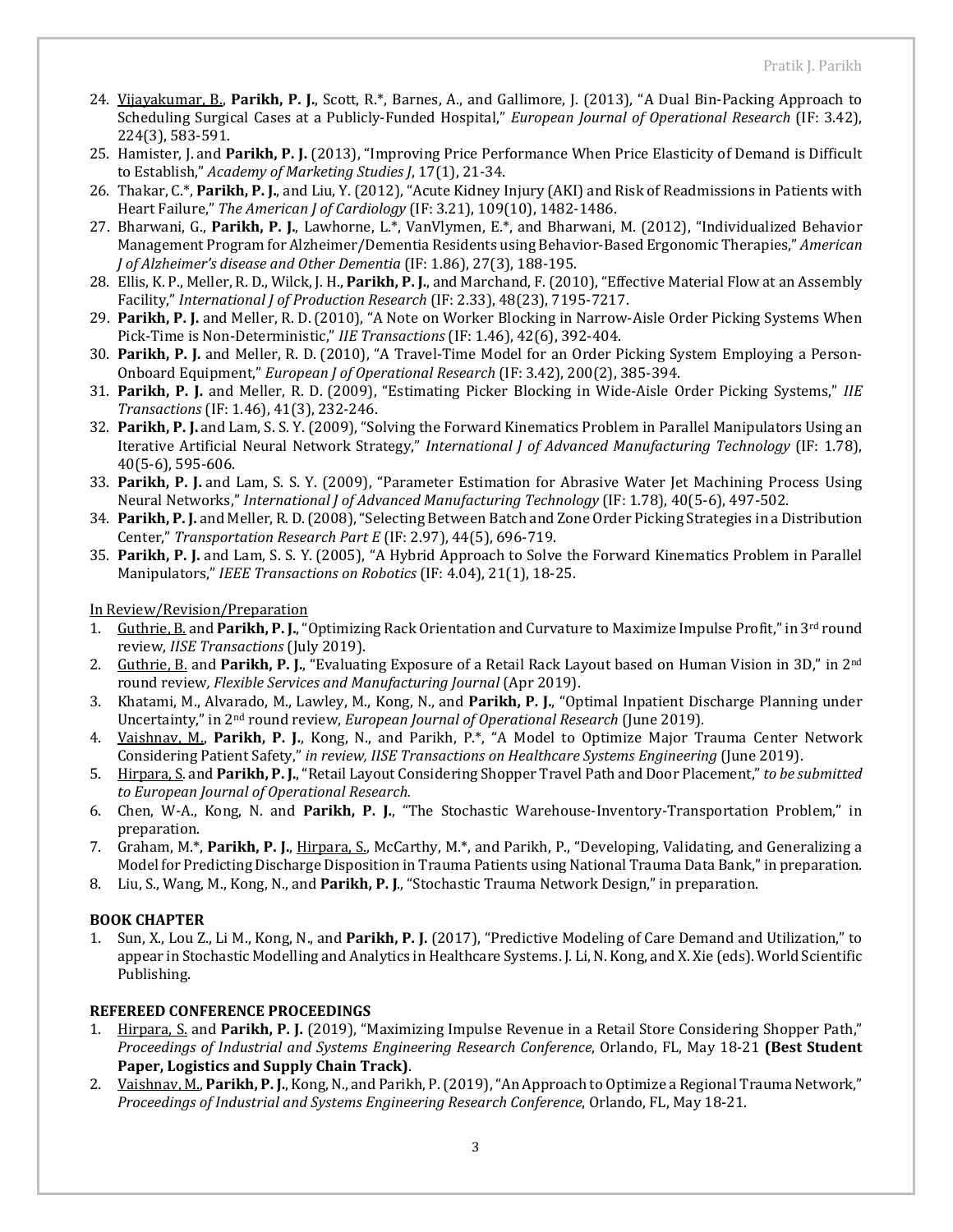- 3. Guthrie, B., **Parikh, P. J.**, Whitlock, T., Glines, M., Wischgoll, T., Flach, T., and Watamaniuk, S. (2018), "Comparing and Enhancing the Analytical Model for Exposure of a Retail Facility Layout with Human Performance," *Proceedings of Industrial and Systems Engineering Research Conference*, Orlando, FL, May 19-22 **(Best Track Paper, Facilities Planning & Design Track)**.
- 4. Ballester, N., **Parikh, P. J.**, and Peck, J. (2017), "Evaluating the Generalizability of an Approach to Improve the Inpatient Day-of-Discharge Process," *Proceedings of Industrial and Systems Engineering Research Conference*, Pittsburgh, PA, May 20-23 **(Best Track Paper, Healthcare Systems Track)**.
- 5. Mowrey, C. and **Parikh, P. J.** (2017), "The Retail Rack Layout Problem," *Proceedings of Industrial and Systems Engineering Research Conference*, Pittsburgh, PA, May 20-23 **(Best Track Paper, Facilities Planning & Design Track)**.
- 6. Guthrie, B. and Parikh, P. J. (2017), "Analyzing a Shoppers Visual Experience in a Retail Store in 3D," *Proceedings of Industrial and Systems Engineering Research Conference*, Pittsburgh, PA, May 20-23 **(Best Student Paper - 2nd place, Logistics and Supply Chain Track)**.
- 7. Guthrie, B., Parikh, P. J., and Kong, N. (2016), "Benchmarking Two Real-World Warehouse Strategies for Two-Product Class Distribution," *Proceedings of Industrial and Systems Engineering Research Conference*, May 22-25, Anaheim, CA.
- 8. Harrell, S., Gallimore, J., Zoll, B., Mowrey, C., **Parikh, P. J.**, and Burke, B. (2014), "Challenges in the Electronic Consult Process for Diabetes Treatment: A Systems Approach," *Proceedings of International Annual Meeting of the Human Factors and Ergonomics Society*, Oct 27-31, Chicago, IL.
- 9. **Parikh, P. J.** and Mowrey, C. (2014), "Designing Retail Facilities to Maximize Product Exposure," *Progress in Material Handling Research: 2014*, Material Handling Institute, Charlotte, NC.
- 10. Ballester, N., Guthrie, B., Martens, S., Mowrey, C., **Parikh, P. J.**, and Zhang, X. (2014), "Effect of Retail Layout on Traffic Density and Travel Distance," *Proceedings of Industrial and Systems Engineering Research Conference*, May 31-June 3, Montreal, Canada.
- 11. Crawford, E., **Parikh, P. J.**, Kong, N., and Thakar, C. V.\* (2013), "An Evaluation of Discharge Policies at Acute Care Hospitals," *Proceedings of Industrial and Systems Engineering Research Conference*, May 18-22, San Juan, PR.
- 12. Sainathuni, B., **Parikh, P. J.**, Zhang, X., and Kong, N. (2011), "The Effect of Picker Blocking on Warehousing and Distribution Decisions," *Proceedings of Industrial Engineering Research Conference*, May 21-25, Reno, NV.
- 13. Vijayakumar, B., **Parikh, P. J.**, and Scott, R.\* (2011), "Surgery Case Scheduling as a Dual Bin-Packing Problem," *Proceedings of Industrial Engineering Research Conference*, Reno, NV, May 21-25.
- 14. Veeraragavan, R. and **Parikh, P. J.** (2011), "Drop-Shipping Problem for a Promotional Products Distributor," *Proceedings of Industrial Engineering Research Conference*, Reno, NV, May 21-25.
- 15. **Parikh, P. J.**, Zhang, X., and Sainathuni, B. (2010), "Distribution Planning Considering Warehouse Decisions," *Progress in Material Handling Research: 2010*, Material Handling Institute, Charlotte, NC.
- 16. Ellis, K. P., Meller, R. D., Wilck J., **Parikh, P. J.**, and Marchand, F. (2008), "Material Flow Design for Assembly Operations," *Progress in Material Handling Research: 2008*, eds. Ellis et al., Material Handling Institute, Charlotte, NC, pp. 271-286.
- 17. **Parikh, P. J.** and Meller, R. D. (2007), "Modeling Pick-Face Blocking in Order Picking Systems," *Proceedings of Industrial Engineering Research Conference*, May 19-23, Nashville, TN.
- 18. Meller, R. D. and **Parikh, P. J.** (2006), "The Effect of Batching Orders on Workload-Imbalance in Order Picking Systems," *Progress in Material Handling Research: 2006*, eds. Meller et al., Material Handling Institute, Charlotte, NC, pp. 95-127.
- 19. **Parikh, P. J.** and Meller, R. D. (2005), "Stochastic Models for a Manual Pick-to-Belt Order Picking System," *Proceedings of Industrial Engineering Research Conference*, May 14-18, Atlanta, GA, pp. 1-6 (CD proceedings).
- 20. **Parikh, P. J.**, Lin, C. H., and Lam, S. S. Y. (2002), "Approximating the Forward Kinematics Solution of a Stewart Platform Using Two Concepts in Neural Networks," *Intelligent Engineering Systems Through Artificial Neural Networks: Smart Engineering System Design: Neural Networks, Fuzzy Logic, Evolutionary Programming, Complex Systems and Artificial Life*, eds. Dagli et al., Vol. 12, ASME Press, pp. 847-852.

Conference Presentations/Posters (Presenter or Co-Author)

- 1. Vaishnav, M., **Parikh, P. J.**, Kong. N., and Parikh, Priti (2019), ["Designing a Trauma Center Network to Improve](https://www.abstractsonline.com/cSubmit/submitedit.asp?userFrom=Dashboard&mKey=%7bDA9FD773-1961-4264-8491-297D9CB12146%7d&CKey=7C6D0C2E-4B9F-4C73-A8D8-0D899DF632D1)  [Patient Safety,"](https://www.abstractsonline.com/cSubmit/submitedit.asp?userFrom=Dashboard&mKey=%7bDA9FD773-1961-4264-8491-297D9CB12146%7d&CKey=7C6D0C2E-4B9F-4C73-A8D8-0D899DF632D1) INFORMS, Seattle, WA (invited).
- 2. Hirpara, S. and **Parikh, P. J.** (2019), "Impact of Shopper Path on Retail Facility Layout," INFORMS, Seattle, WA (invited).
- 3. Liu, S., Kong, N., Wang, M., and **Parikh, P. J.** (2019), "Optimizing Regional Trauma Network via Bilevel Integer Programming," INFORMS, Seattle, WA (invited).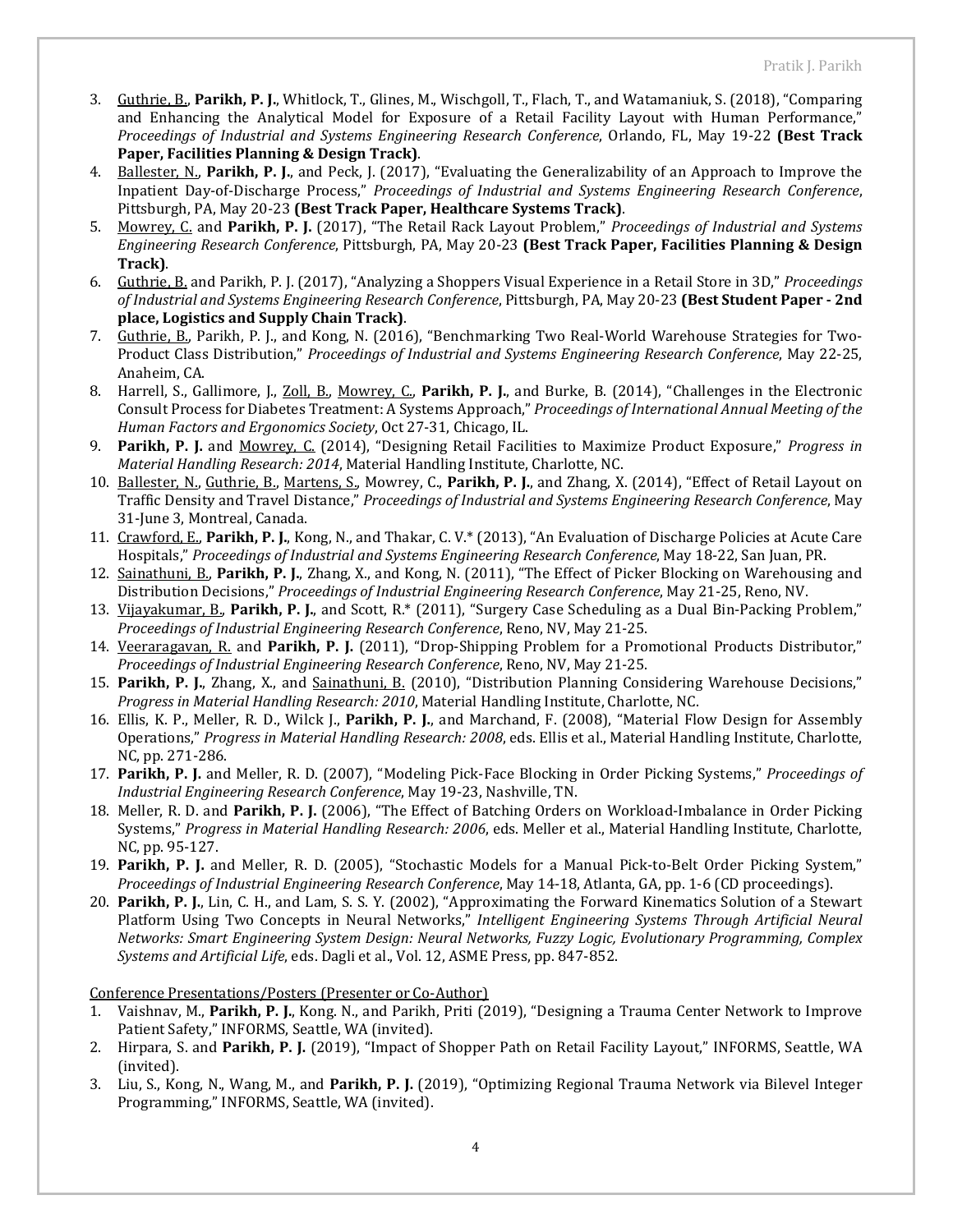- 4. Graham, M., Hirpara, S., **Parikh, P. J.**, McCarthy, M., and Parikh, P., "Development and Generalization of a Score to Predict Trauma Patient Discharge Disposition using NTDB," 14th Annual Academic Surgical Conference, Houston, TX (Feb 2019).
- 5. Guthrie, B. and **Parikh, P. J.**(2018), "Joint Consideration of Rack Layout and Product Allocation to Maximize Retail Impulse Purchase," INFORMS, Phoenix, AZ (invited).
- 6. Alvarado, M. M., Khatami, M., Kong, N., Parikh, P. J., and Lawley, M. (2018), ["Stochastic Models for Inpatient](http://www.abstractsonline.com/pp8/#!/4701/presentation/20486)  [Discharge Planning,"](http://www.abstractsonline.com/pp8/#!/4701/presentation/20486) INFORMS, Phoenix, AZ.
- 7. Guthrie, B. and **Parikh, P. J.** (2018), "Optimizing Rack Orientation and Curvature to Maximize Impulse Buy in a Retail Store," IISE Annual, Orlando, FL (invited).
- 8. Ballester, N., **Parikh, P. J.**, Kong, N., and Peck, J. (2018), "Patient Sequencing for Ancillary Service Providers in an Inpatient Unit," IISE Annual, Orlando, FL (invited).
- 9. Myers, R. and **Parikh, P. J.** (2017), "Nurses' Work with Interruptions: An Objective Model for Testing Interventions," INFORMS Healthcare, Jul 27, Rotterdam, The Netherlands.
- 10. Myers, R. and **Parikh, P. J.** (2017), "Nurses' Work with Interruptions," Engineering Lean and Six Sigma Conference (ELSS), Sep 25-27, Kissimmee, FL.
- 11. Ballester, N., **Parikh, P. J.**, Kong, N., and Peck, J. (2017), "Sequencing of Ancillary Service Workload in an Inpatient Unit," INFORMS, Houston, TX (invited).
- 12. Guthrie, B. and **Parikh, P. J.** (2017), "Are Curved Racks Better than Straight Racks in a Retail Rack Layout?," INFORMS 2017, Houston, TX (invited).
- 13. Ballester, N. and **Parikh, P. J.** (2017), "Inpatient Discharge-by-Noon: Are Fewer Better than All?," INFORMS 2017, Houston, TX (invited).
- 14. Khatami, M., Alvarado, M., Lawley, M., Kong, N., and **Parikh, P. J.** (2017), "Optimal Inpatient Discharge Planning Under Uncertainty," ISERC, Pittsburgh, PA.
- 15. Parikh, P. P., **Parikh, P. J.**, Guthrie, B., Mamer, L., Whitmill, M. L., Erskine, T., Woods, R., Saxe, J. (2017), "Impact of triage guidelines on pre-hospital triage errors," 12th Annual Academic Surgical Congress, Las Vegas, NV.
- 16. **Parikh, P. J.**, Guthrie, B., Erskine, T., McCarthy, M. C., Parikh, P. P. (2017), "Maldistribution of trauma centers: Impact on patient care and resource utilization," 12th Annual Academic Surgical Congress, Las Vegas, NV.
- 17. Ballester, N. and **Parikh, P. J.** (2016), "Factors that Predict Discharge Disposition at Admission for Veterans," INFORMS, Nashville, TN, Nov 12-15 (invited).
- 18. Ballester, N., **Parikh, P. J.**, and Kong, N. (2016), "The n-by-T Inpatient Discharge Strategy under Various Occupancy Rates," INFORMS, Nashville, TN, Nov 12-15 (invited).
- 19. Ballester, N., **Parikh, P. J.**, Donlin, M., and Simon, S. (2016), "Factors that Predict Discharge Disposition at Admission for Veterans," INFORMS, Nashville, TN, Nov 12-15 (invited).
- 20. **Parikh, P. J.**, Mowrey, C., and Gue, K. (2016), "Retail Layouts for Maximal Exposure," INFORMS, Nashville, TN, Nov 11-13 (invited).
- 21. Mowrey, C., **Parikh, P. J.**, and Gue, K. (2016), "Retail Layout Considering Product Exposure for Bi-directional Traffic," ISERC, Anaheim, CA, May 21-24 (invited).
- 22. Myers, R. and **Parikh, P. J.** (2016), "A Patient-centered Framework for Understanding Interruptions," ISERC, Anaheim, CA, May 21-24 (invited).
- 23. Ballester, N and **Parikh, P. J.** (2016), "The n-by-T Inpatient Discharge Policy under Various Occupancy Rates," ISERC, Anaheim, CA, May 21-24 (invited).
- 24. Cracker, N., Myers, R. A., Eid, J., Parikh, P. P., McCarthy, M. C., Zink, K., Parikh, P. J. (2016), "The Anatomy of Nursing Interruptions: Who-What-When-Where," Poster, Eastern Association for the Surgery of Trauma (EAST) 29th Annual Scientific Assembly; 2016 Jan 13-15; San Antonio, TX.
- 25. Mowrey, C. and **Parikh, P. J.** (2015), "Retail Facility Design," INFORMS, Philadelphia, PA, Nov 1-4 (invited).
- 26. Myers, R., **Parikh, P. J.**, McCarthy, M. (2015), "Differentiating between Detrimental and Beneficial Interruptions: A Mixed Methods Study," Poster presentation at International Forum on Quality & Safety in Healthcare, London, UK, Apr 22-24.
- 27. Zoll, B., Mowrey, C., **Parikh, P. J.**, Harrell, S., Gallimore, J., and Burke, B. (2015), "Modeling the Impact of E-Consult Process on Outpatient Clinic Workflow," ISERC, Nashville, TN, May 30 – June 2 (invited).
- 28. Mowrey, C. and **Parikh, P. J.** (2015), "Consideration of Product Exposure in Retail Design," ISERC, Nashville, TN, May 30 - June 2 (invited).
- 29. Ballester, N., **Parikh, P. J.**, and Kong, N. (2015), "Inpatient Discharge Sequencing for Acute Care Hospitals: A Simulation-Optimization Approach," ISERC, Nashville, TN, May 30 - June 2 (invited).
- 30. Mowrey, C. and **Parikh, P. J.** (2014), "Consideration of Product Exposure in Retail Design," INFORMS, San Francisco, Nov 9-12 (invited).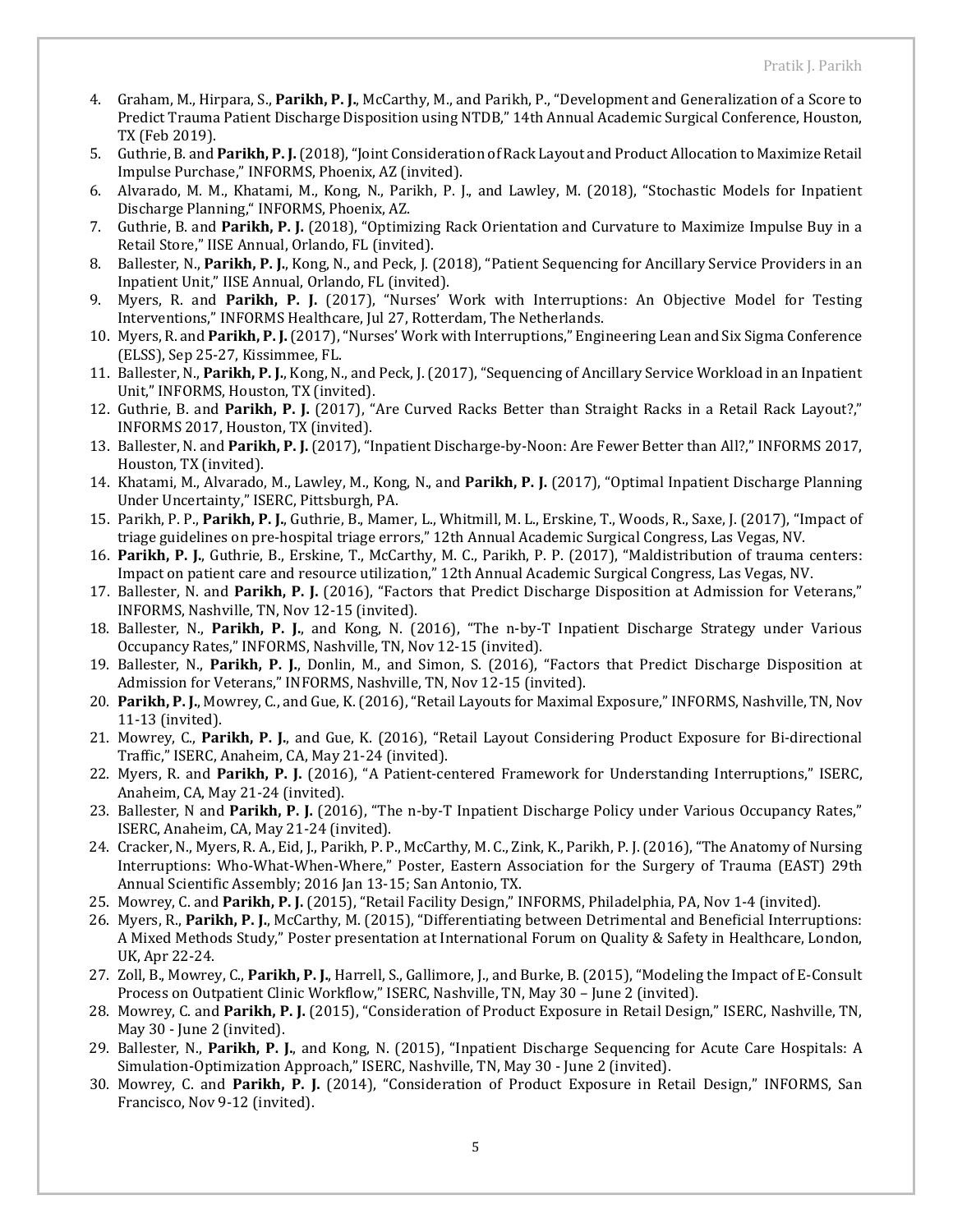- 31. Ballester, N., Bertsch, K., Kong, N., and **Parikh, P. J.** (2014), "Day-of-Discharge Planning at Acute Care Hospitals," INFORMS, San Francisco, Nov 9-12 (invited).
- 32. Hagmann, C., Kong, N., and Parikh, P. J. (2014), "A Branch-and-Bound Method for Stochastic Integer Bilinearly-Constrained Programs," INFORMS, San Francisco, Nov 9-12 (invited).
- 33. Neff, M., Zhu, K., Eckhart, J., Zhou, J., Ballester, N., Parikh, P. J., and Kong, N. (2014), "Comparative Study of Classification Methods for Predicting 30-Day Readmissions after Acute Hospitalization in the U.S.," International Conference on Big Data Analytics in Healthcare, Singapore, Jul 8-10 **(Best Poster, 2nd place)**.
- 34. Bertsch, K., **Parikh, P. J.**, Kong, N., and Peck, J. (2014), "Evaluating Day-of-Discharge Strategies at an Acute Care Hospital," ISERC, Montreal, Canada, May 31-June 3.
- 35. Beaulieu, R., Ekeh, A. P., Markert, R., **Parikh, P. J.**, McCarthy, M., and Parikh, P. (2014), "Early Prediction of Trauma Patient Discharge Disposition." Academic Surgical Congress, San Diego, February 4-6.
- 36. Myers, R., **Parikh, P. J.**, Ekeh, P.\*, Denlinger, E.\*, and McCarthy, M.\* (2014), "Scheduling of Midlevel Providers at Level I Trauma Centers," 27th Annual Scientific Assembly of the Eastern Assoc for the Surgery of Trauma, Naples, FL, Jan 14-18.
- 37. Lee, T., Leonard, A., **Parikh, P. J.**, and Thakar, C. V.\* (2013), "Acute Kidney Injury Prior to Endstage Renal Disease Predicts Poor Dialysis Outcomes," American Society of Nephrology Kidney Week (poster), Atlanta, GA, Nov 5-10.
- 38. Hagmann, C., Kong,N., and **Parikh, P. J.** (2013), "Integrated Warehouse-Inventory-Transportation Planning under Uncertainty," INFORMS, Minnesota, MN, Oct 6-9 (invited).
- 39. Roelle, M.\*, Tuttle, R.\*, Thobe, K.\*, Myers, R., **Parikh, P. J.**, Parikh, P. P., and McCarthy, M.\* (2013), "A System Analysis of Early Cholecystectomy for Acute Cholecystitis," Midwest Surgical Assoc. Annual Meeting (poster), Acme, MI, Jul 28-31.
- 40. Hagmann, C., Kong, N., and **Parikh, P. J.** (2013), "The Integrated Warehouse-Inventory-Transportation Planning: A Stochastic Integer Quadratically-Constrained Programming Approach," the XIII International Conference on Stochastic Programming (ICSP 2013), Bergamo, Italy, July 813 (invited).
- 41. Kong, N., **Parikh, P. J.**, Crawford, L., and Thakar, C. V.\* (2013), "Assessing Dynamic Discharge Policies at Acute Care Hospitals via Discrete-Event Simulation," INFORMS Healthcare Conference, Chicago, IL, June 23-26 (invited).
- 42. Crawford, L., **Parikh, P. J.**, Kong, N., and Thakar, C. V.\* (2013), "Evaluating Discharge Strategies for Acute Care," ISERC, San Juan, PR, May 18-22 (invited).
- 43. Sainathuni, B., **Parikh, P. J.**, Zhang, X., and Kong, N. (2013), "Distribution Planning with Varying Product Life Cycles," ISERC, San Juan, PR, May 18-22 (invited).
- 44. Myers, R., **Parikh, P. J.**, Ekeh, P.\*, Denlinger, E.\*, and McCarthy, M.\* (2012), "Staff Planning and Scheduling at a Level 1 Regional Trauma Center: A Simulation-Optimization Approach," Dayton Engineering Science Symposium, Annual Meeting, Dayton, OH, Oct 29.
- 45. Sainathuni, B., **Parikh, P. J.**, Zhang, X., and Kong, N. (2012), "Developing Distribution Plans Accounting for Warehousing Decisions," Dayton Engineering Science Symposium, Annual Meeting, Dayton, OH, Oct 29.
- 46. Crawford, L., **Parikh, P. J.**, Kong, N., and Thakar, C. V.\* (2012), "Inpatient Discharge Timing: A Simulation Study," INFORMS, Phoenix, AZ, Oct 14-17 (invited).
- 47. Sainathuni, B., **Parikh, P. J.**, Zhang, X., and Kong, N. (2012), "Distribution Planning Accounting for Warehousing Decisions," INFORMS, Phoenix, AZ, Oct 14-17 (invited).
- 48. Liu, Y., Fu, T., Hangartner, T., and **Parikh, P. J.** (2012), "Study Associations between Bone-Mineral Density and Relevant Clinical Parameters of Gaucher Disease," INFORMS, Phoenix, AZ, Oct 14-17.
- 49. Mowrey, C., **Parikh, P. J.**, Meller, R. D., and Gue, K. R., (2012), "Analyzing Mixed-Aisles for Order Picking," IERC, Orlando, FL, May 18-22 (invited).
- 50. Sainathuni, B., **Parikh, P. J.**, Zhang, X., and Kong, N. (2012), "The Warehouse-Inventory-Transportation Problem for Multi-Echelon Supply Chains," *25th Anniversary of CECS, Wright State University*, May 11, Dayton, OH.
- 51. Kong, N. and **Parikh, P. J.** (2011), "Optimal Discharge Timing for Traumatic Brain Injury (TBI) Inpatient Rehabilitation," INFORMS Annual Meeting, Charlotte, NC, Nov 13-16 (invited).
- 52. Thakar, C.\*, **Parikh, P. J.**, and Liu, Y. (2011), "Impact of Acute Kidney Injury (AKI) and Chronic Kidney Disease (CKD) on Re-Admissions in Hospitalized Patients with Congestive Heart Failure (CHF)," American Society of Nephrology (ASN) Kidney Week 2011, Philadelphia, PA, Nov 10-13.
- 53. **Parikh, P. J.**, Vijayakumar, B., Scott, R.\*, and Gallimore, J. (2011), "A Dual Bin Packing Analogy for Surgical Case Scheduling," INFORMS Midwest Conference, Columbus, OH, Aug 1-2 (invited).
- 54. Mowrey, C., **Parikh, P. J.**, Meller, R. D., and Gue, K. R., (2011), "The Aisle-Width Problem for Picking Systems An Alternate Perspective," IERC, Reno, NV, May 21-25 (invited).
- 55. **Parikh, P. J.**, Vijayakumar, B., Gallimore, J., and Scott, R.\* (2010), "Scheduling Surgeries in a Constrained Environment," INFORMS, Austin, TX, Nov 7-10 (invited).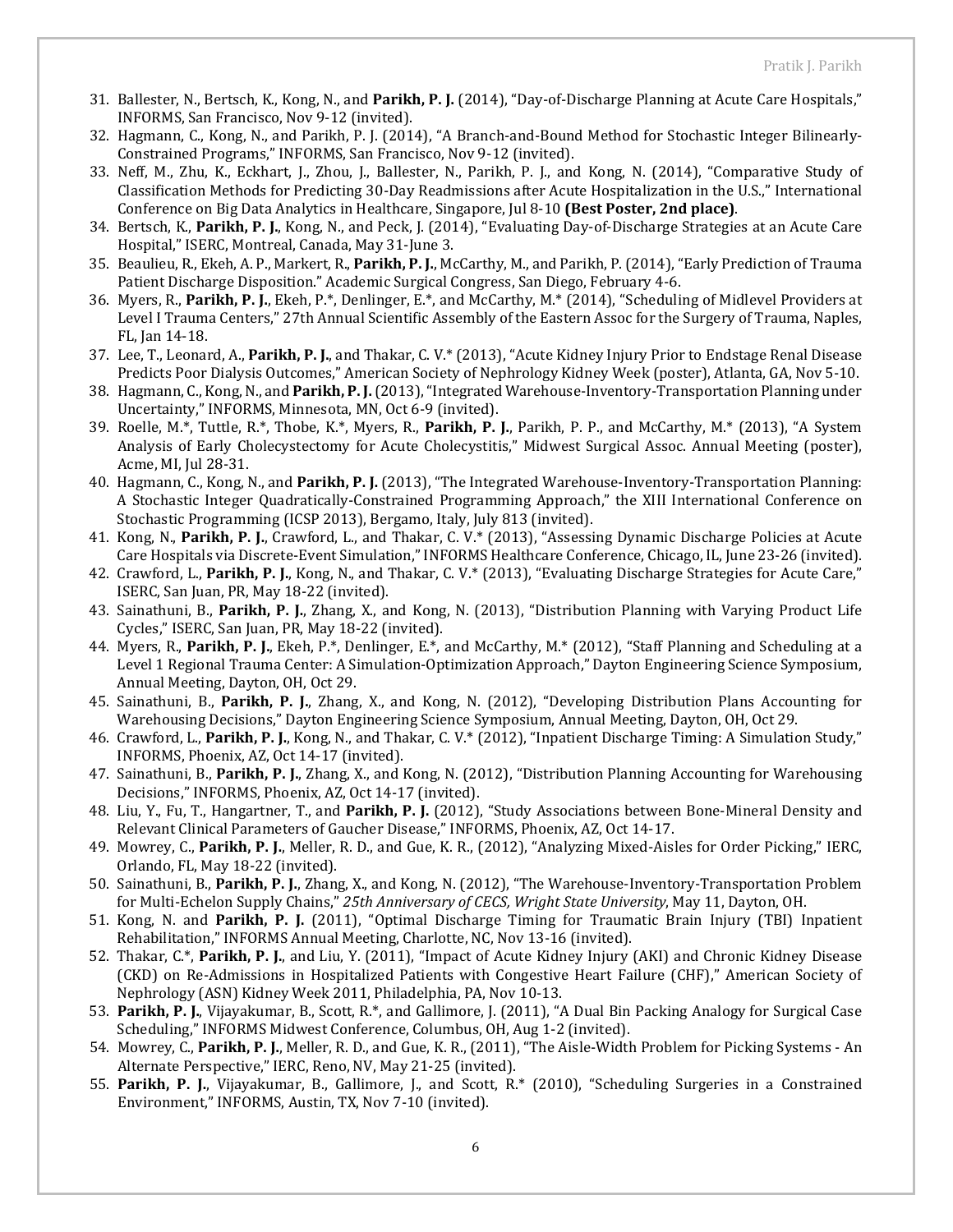- 56. **Parikh, P. J.** andWallace-Finney, S. (2010), "Determining the Optimal Aisle-width for a Semi-Automated Picking System in a Distribution Center," INFORMS, Austin, TX, Nov 7-10 (invited).
- 57. **Parikh, P. J.**, Wallace-Finney, S., Meller, R. D., and Gue, K. R. (2009), "The Space versus Throughput Trade-off when Designing a Distribution Center," INFORMS, San Diego, CA, Oct 11-14 (invited).
- 58. Hamister, J., Kellar, G., and **Parikh, P. J.** (2009), "The Impact of Pricing Policy on Sales Variability with Autoregressive-Moving Average Demand Process," Production and Operations Management Conference, Orlando, FL, May 1-4.
- 59. Meller, R. D. and **Parikh, P. J.** (2006), "Is Taller Always Better? Configuring the Storage System for Order Picking," INFORMS Annual Meeting, Pittsburgh, PA, November 5-8, 2006 (invited).
- 60. **Parikh, P. J.** and Meller, R. D. (2006), "The Distribution Center Batch versus Zone Problem," IERC, Orlando, FL, May 20-24 (invited).
- 61. **Parikh, P. J.** and Meller, R. D. (2005), "Modeling the Pick-Face Blocking Phenomenon in a Batch Picking System," INFORMS, San Francisco, CA, November 13-16 (invited).

#### **INVITED PRESENTATIONS AND SEMINARS**

- 1. "Trauma Network Design: Approaches for Provision of Prompt and Definitive Care," Zhejiang University, Hangzhou, China (July 2019).
- 2. "Inpatient Discharge Planning: Approaches to Improve Patient Flow and Reduce Upstream Boarding," Shanghai Jiao Tong University, Shanghai, China (July 2019).
- 3. "Warehouse Design and Operations Challenges and Approaches," Alibaba Group, Hangzhou (presentation) and Shanghai (discussion), China (July 2019).
- 4. "Engineering Product-Service Systems: Distribution, Retail, and Healthcare" AFIT, Dayton (Mar 2019).
- 5. "Engineering Service Systems: Distribution, Retail, and Healthcare" University of Arkansas, Fayetteville (Mar 2019).
- 6. "Retail Layout: Optimizing for Visual Experience," Oklahoma State University, Stillwater (Nov 2018).
- 7. "Trauma Care: Challenges and Approaches for Prompt and Definitive Care," Univ of Florida, Gainesville (Oct 2018).
- 8. "Designing Retail Stores to Maximize Visual Experience," Indian Institute of Mgt, Ahmedabad, India (Mar 2017).
- 9. "Predicting At-Admission the Discharge Disposition of Medicine Patients at Boston VA," NE-VERC, Boston (Mar 2016).
- 10. "Improving Healthcare Delivery A Systems Engineering Perspective," Grand Rounds, Dept of Surgery, WSU (Mar 2016).
- 11. "Adaptive Human-Centered Engineered Systems," EAGER Workshop, NSF, Washington DC (Feb 2016).
- 12. "Engineering Healthcare Delivery," Maine Medical Center, Portland, ME (Jan 2016).
- 13. "Analyzing E-Consults at VISN 10: Findings and Recommendations," Webinar, NE-VERC, Boston (Jan 2015).
- 14. "Systems and Human Factors Engineering for VA's Telehealth Process Evaluation," Webinar, NE-VERC, Boston (Dec 2013).
- 15. "Readmission and Discharge Planning at US Hospitals," Regenstrief Center for Healthcare Engineering, Purdue University, West Lafayette, IN (Feb 2013).
- 16. "Mixed-Width Aisles for Order Picking in Distribution Centers," Department of Operations and Business Analytics (Carl H. Lindner College of Business), University of Cincinnati, Cincinnati, OH (Feb 2012).
- 17. "Scheduling Surgeries Using a Dual-Bin Packing Problem Analogy," Department of Integrated Systems Engineering, The Ohio State University, Columbus, OH (Jan 2011).
- 18. "Designing Distribution Centers for Supply Chains," Department of Industrial Engineering, University of Pittsburgh, Pittsburgh, PA (Oct 2009).
- 19. "Configuring Storage System in a Distribution Center," Department of Biomedical, Industrial and Human Factors Engineering, Wright State University, Dayton, OH (Feb 2009).
- 20. "Designing Distribution Centers for Supply Chains," Department of Biomedical, Industrial and Human Factors Engineering, Wright State University, Dayton, OH (Oct 2008).
- 21. "Supply Chain Planning and Execution II," The H. Milton Stewart School of Industrial and Systems Engineering, Georgia Institute of Technology, Atlanta, GA (Apr 2008).
- 22. "Supply Chain Planning and Execution I," The H. Milton Stewart School of Industrial and Systems Engineering, Georgia Institute of Technology, Atlanta, GA (Nov 2007).
- 23. "A Facility Logistics Problem: Design of Order Picking Systems for Distribution Centers," INFORMS chapter, Virginia Polytechnic Institute and State University, Blacksburg, VA (Sep 2006).
- 24. "Order Picking System Design in Distribution Centers II," Center for Engineering Logistics and Distribution (CELDi) meeting, Orlando, FL (Apr 2006).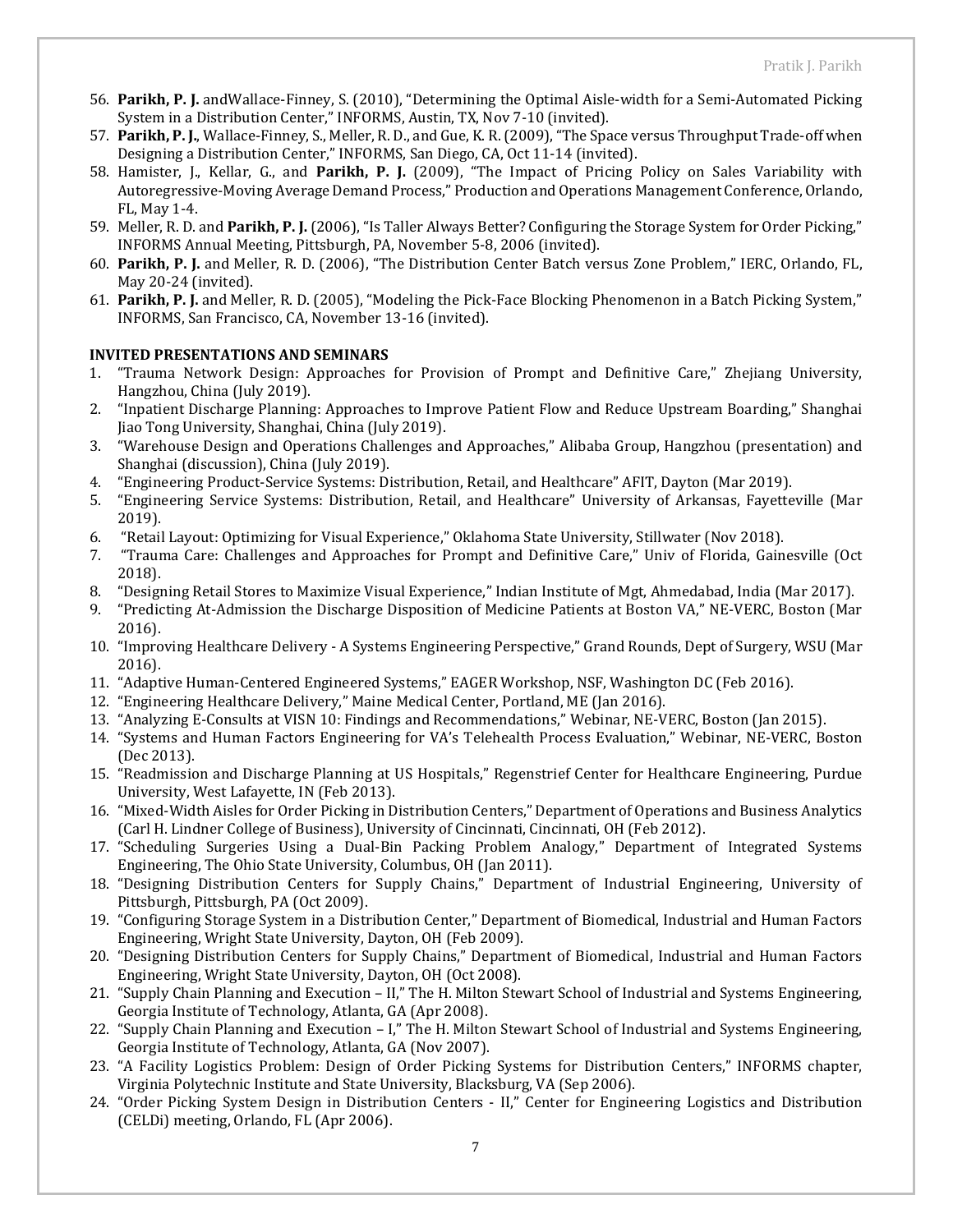- 25. "A Facility Logistics Problem: Design of Order Picking Systems in a Distribution Center," Department of Industrial Engineering, University of Louisville, Louisville, KY (Apr 2006).
- 26. "Facility Logistics," Department of Engineering Technology, Northern Illinois University, Dekalb, IL (Feb 2006)
- 27. "Order Picking System Design in Distribution Centers I," Center for Engineering Logistics and Distribution (CELDi) meeting, Louisville, KY (Nov 2005).
- 28. "Auto-ID Applications in Supply Chain Management," Grado Department of Industrial and Systems Engineering, Virginia Polytechnic Institute and State University, Blacksburg, VA (Mar 2005).

#### **FEDERAL AND STATE**

## **GRANTS AND CONTRACTS**

- 1. \$75,000 (07/18-06/19), *Trauma cost vs. care: Estimations for Ohio's current trauma system and evaluation of alternative configurations.* Ohio Department of Public Safety. Role: PI, Co-PIs: Mary McCarthy and Priti Parikh (Surgery), Brendan Deere (Miami Valley Hospital).
- 2. \$14,880 (09/19-08/20), *REU Supplement: Optimizing trauma care network design*, National Science Foundation (#1761009). PI: P. J. Parikh,
- 3. \$492,735 (09/18-08/21), *Collaborative Research: Optimizing trauma care network design*, National Science Foundation (#1761009). Lead PI: P. J. Parikh, Sr. Personnel: P. Parikh; Purdue PI: N. Kong. (WSU: \$243,175)
- 4. \$84,862 (07/18-06/19), *Allocation of trauma resources in the State of Ohio: A data driven approach for current performance assessment and benchmarking*. Ohio Department of Public Safety. Role: Co-PI (share: \$44,182), PI: Priti Parikh (Surgery); other Co-PIs: Lynne Smith, and Brendan Deere (both at Miami Valley Hospital).
- 5. \$75,000 (07/17-06/18), *Refining the definitions of under- and over-triage: A data analysis and consensus based approach*. EMS Division, Ohio Department of Public Safety. PI: P. J. Parikh, Co-PIs: P. Ekeh and Priti Parikh.
- 6. \$299,969 (09/15-08/18), *EAGER/Collaborative Research: A new science of visual experience*, National Science Foundation (#1548394/#1548404). Lead PI: P. J. Parikh, Co-PIs: T. Wischgoll and J. Flach; Univ of Louisville PI: K. Gue. (WSU: \$195,845)
- 7. \$400,000 (09/14-08/18), *GOALI/Collaborative Research: Optimal inpatient discharge planning under uncertainty*, National Science Foundation (#1405357/#1405265). PI: P. J. Parikh, Co-PIs: N. Pook and J. Peck; Purdue PI: N. Kong, Co-PI: M. Lawley. (WSU: \$177,187)
- 8. \$59,200 (08/14-04/16), *Predicting-at-admission the discharge disposition of veterans from VISN 1 medical centers*, Veterans Engineering Resource Center (New England). PI: P. J. Parikh.
- 9. \$75,790 (08/15-05/17), *Impact of inter-facility transfers and secondary triage on trauma care in the state of Ohio*, Ohio Department of Public Safety. Role: Co-PI (share: \$38,648), PI: Priti Parikh (Surgery).
- 10. \$56,136 (08/14-12/15), *Spectrum of Trauma Care in the State of Ohio: Assessment and Improvement of Quality of Care*, Ohio Department of Public Safety. Role: Co-PI (share: \$17,500), PI: Priti Parikh (Surgery).
- 11. \$345,000 (09/12-08/16), *GOALI/Collaborative Research: Warehouse integration in enterprise-wide supply chain planning under uncertainty*, National Science Foundation (#1235061/#1235283). Lead PI: P. J. Parikh, Co-PIs: X. Zhang and C. Eifert; Purdue PI: N. Kong. (WSU: \$165,000)
- 12. \$108,225 (06/13-04/14), *Systems and Human Factors Engineering analysis of the e-consult program innovation Phases I and II*, Veterans Health Administration - Dayton VA Medical Center, Dayton, OH. PI: P. J. Parikh.

## **INDUSTRY**

- 1. \$22,680 (08/17-07/19), *Models for product location and reslotting at a warehouse,* OpSimplex LLC, OH. PI: P. J. Parikh.
- 2. \$45,570 (07/13-12/14), *Developing a landed cost calculator*, WinWholesale, Inc., OH. PI: P. J. Parikh, Co-PI: J. Hamister.
- 3. \$60,625 (01/12-08/16), *Designing a procedure to determine optimal pricing*, Kalvin A DMI Company, OH. PI: P. J. Parikh.
- 4. \$32,200 (05/11-12/12), *Pricing optimization*, WinWholesale, Inc., OH. PI: P. J. Parikh, Co-PI: J. Hamister.
- 5. \$15,000 (06/11-08/12), *Effect of the Behavior-Based Ergonomics approach on cognitive decline,* St. Leonard, OH. PI: G. Bharwani, Co-PI: P. J. Parikh.
- 6. \$51,720 (02/11-12/13), *Use of exploratory data-mining techniques to study associations between bone mineral density and relevant clinical parameters*, Genzyme Corporation, MA. PI: Y. Liu, Co-PI: P. J. Parikh.
- 7. \$2,875 (06/10-08/10), *Integrated SC planning and optimization*, OpSimplex LLC, OH. PI: P. J. Parikh.

## **INTERNAL**

- 1. \$15,000 (04/13-06/14), *Intervention strategies to manage interruptions in healthcare*, Research Initiation Grant (with an additional \$5,000 cost share from CECS). PI: P. Parikh and Co-PI: M. McCarthy.
- 2. \$23,250 (04/11-03/12), *Predictive modeling of patient readmissions*, Research Incentive Grant. PI: P. Parikh.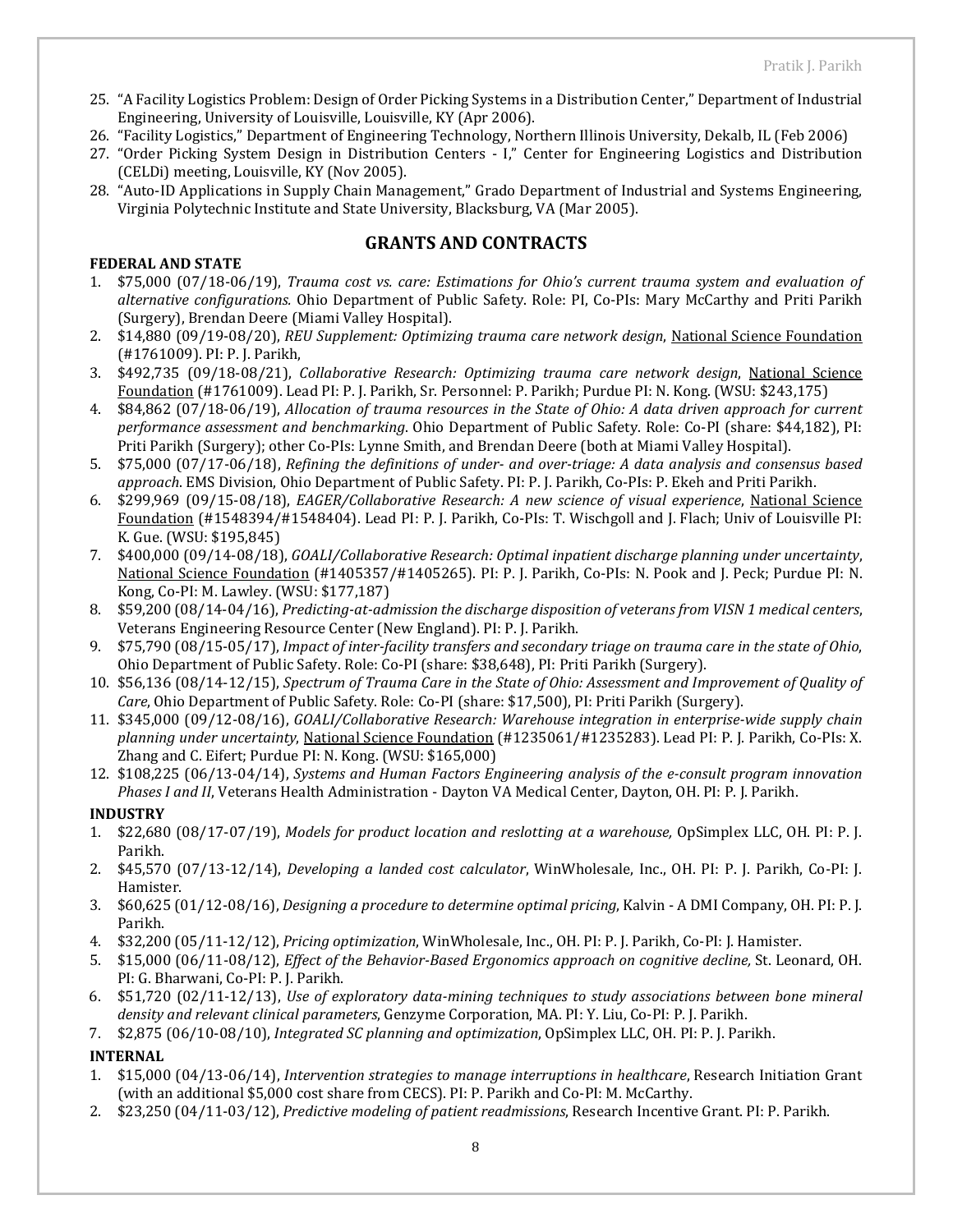- 3. \$9,650 (07/09-06/10), *Analyzing the effect of aisle-width on space and throughput when designing distribution centers for supply chains*, Research Initiation Grant Fund. PI: P. Parikh.
- 4. \$25,000 (03/09-02/11), *New Investigator Award*, Research Challenge Grant. PI: P. Parikh.

## **STUDENT ADVISING**

## **Ph.D. Dissertation**

- 1. *Bhanuteja Sainathuni (Fall 2013)* Dissertation: The warehouse-inventory-transportation problem for supply chains Current: Senior Operations Research Analyst, WestRock, Atlanta, GA
- 2. *Corinne Mowrey (Summer 2016)* Dissertation: Retail facility design considering product exposure Current: Tenure-Track Assistant Professor in EMST, Univ of Dayton
- 3. *Robert Myers (Fall 2016)* Dissertation: Engineering healthcare delivery: A systems engineering approach to improving trauma center nursing efficacy
- Current: Adjunct Teaching Faculty (Indiana-Wesleyan Univ and WSU) and WSRI Engineer, Dayton, OH 4. *Nicholas Ballester (Fall 2017)* Dissertation: Engineering inpatient discharges: Disposition prediction and day-of-discharge planning
- Current: Development Leader Business Analytics, IU Health, Indianapolis, IN 5. *Bradley Guthrie (Fall 2018)*
- Dissertation: Models for analyzing and optimizing 3D rack layouts in a retail facility Current: Operations Research Analyst, The Perduco Group, Dayton, OH
- 6. *Hakan Gecili (exp 2020) – Co-advised with Dr. Xinhui Zhang* Dissertation: Retail shelf space optimization
- 7. *Isaac Hampton (exp 2020) Co-advised with Dr. Xinhui Zhang*  Dissertation: Forecasting and staffing models for store fulfillment of online orders
- 8. *Lijian Xiao (exp 2020) Co-advised with Dr. Xinhui Zhang* Dissertation: School time-tabling problem with side constraints
- 9. *Sagar Hirpara (exp 2022)* Dissertation: Optimizing trauma center locations considering patient safety and subsidy
- 10. *Uttam Karki (exp 2022)* Dissertation: TBD

## **M.S. Thesis**

- 1. *Bharathwaj Vijayakumar (Spring 2011)* Thesis: Scheduling surgeries in a constrained environment Position: Operations Research Analyst at Rowan University, NJ
- 2. *Ramanan Veeraragavan (Spring 2011)* Thesis: On a joint warehousing, inventory, and transportation problem for a promotional products supply chain Position: Sr. Customer Insight Analyst at Penske Logistics, Reading, PA
- 3. *Sheena Wallace-Finney (Summer 2011)* Thesis: Determining the optimal aisle-width for order picking in distribution centers Position: Industrial Engineer at UTC Aerospace Systems, Troy, OH
- 4. *Corinne Mowrey (Fall 2011)* Thesis: An exploratory study of mixed-width aisles for order picking in distribution centers Position: Joined PhD in my group and graduated in 2016
- 5. *Elizabeth Crawford (Fall 2012)* Thesis: An evaluation of discharge policies at a generic acute care hospital Position: Operations Research Systems Analyst, Joint IED Defeat Organization, DoD, Washington DC
- 6. *Brian Zoll (Spring 2013)* Thesis: Impact of e-consult process on care delivery at an outpatient clinic Position: Industrial Engineer, Honda of America Manufacturing
- 7. *Kylie Bertsch (Summer 2014)* Thesis: Day-of-discharge planning at an acute care hospital Position: Project Assistant, Anderson Center for Health Systems Excellence, Cincinnati Children's Hospital
- 8. *Bradley Guthrie (Fall 2015)* Thesis: Evaluating warehouse strategies for two-product class distribution planning Position: Joined PhD in my group and graduated in 2018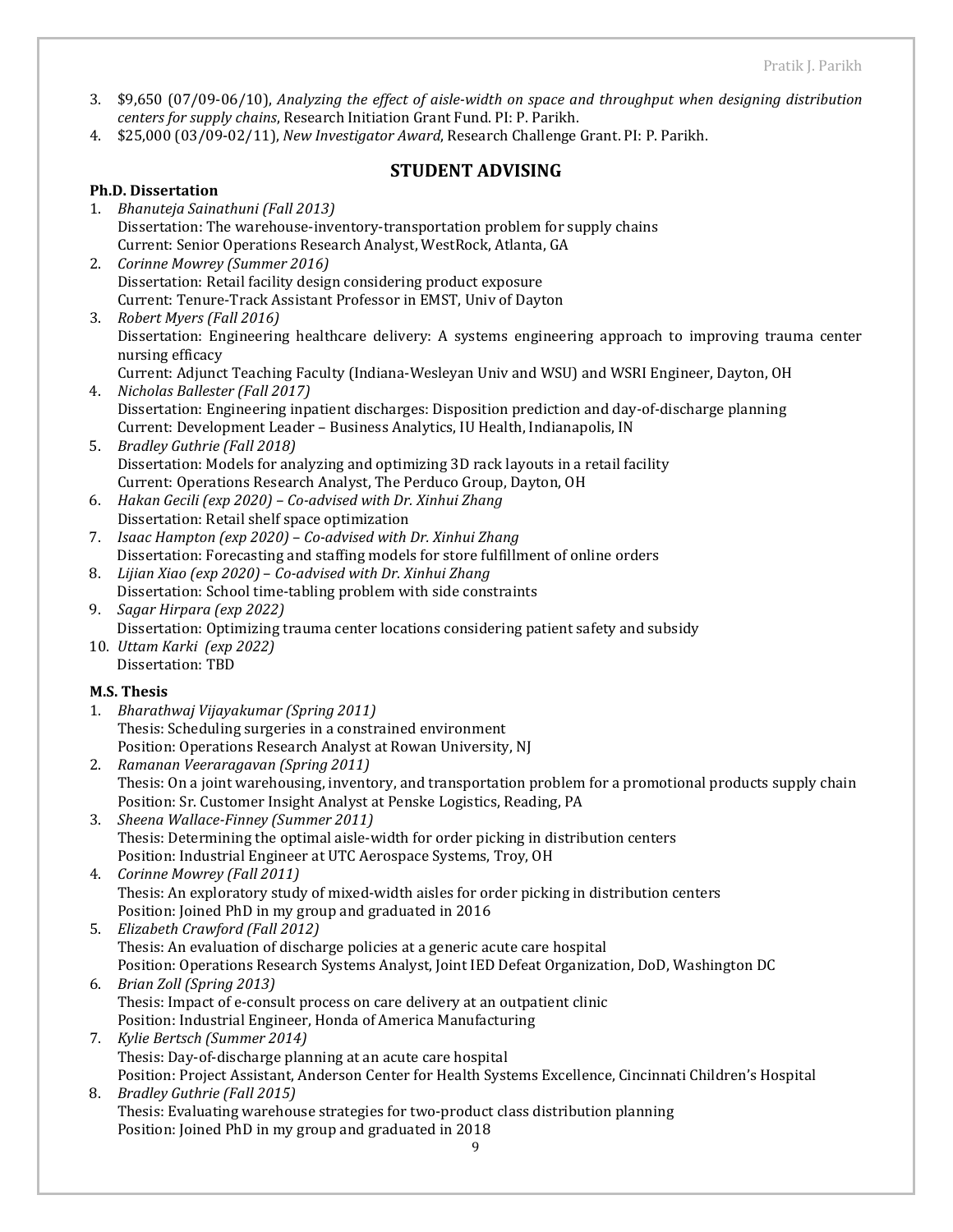- 9. *Monit Vaishnav (Spring 2019)* Thesis: Optimizing the network of major trauma centers Position: Enterpreneur in India
- 10. *Sagar Hirpara (Summer 2019)* Thesis: Retail store layout considering shopper path and impulse revenue Position: Will join PhD in my group starting Fall 2019
- 11. *Uttam Karki (Summer 2019)* Thesis: Joint optimization of rack orientation and product placement in a retail store Position: Will join PhD in my group starting Fall 2019
- 12. *Swetha Kondapalli (Fall 2019)* Thesis: Clustering and benchmarking of EMS agencies

## **M.S. Non-Thesis**

- 1. *IHE (funded):* I. Hampton (F17), S. Nanduri (F13)
- 2. *CS (funded)*: A. Yenneti (S18-S19), S. Duggempudi (S17-F17), S. Gogineni (S16-F16), C. Hariharan (S14-F15)
- 3. *IHE:* ~30 students annually in my role as the Graduate Program Co-Director

## **Graduate Independent Study**

- 1. Monit Vaishnav (3 hr; F17), "Metaheuristics for healthcare facility location"
- 2. Srikrithi Kadambari (1 hr; F17), "Interaction between layout and visual scanning patterns"
- 3. Abhinay Reddy Boddu (1 hr; Su17), "Quantifying network-induced UT and OT rates"
- 4. Khalid Almesnad (1 hr; F16), "Bilevel optimization models in facility location"
- 5. Venu Gopal Valeti (3 hr; Su16), "Discrete event simulation for trauma system design"
- 6. Saikarthik Barla (1 hr; Su16), "Regional trauma redesign"
- 7. Kannan Govindasamy (1 hr; Su16), "Literature on optimization of healthcare facilities"
- 8. Deepak Kumar Kumanan (1 hr; Su16), "Review of literature on trauma facility location"
- 9. Mohit Gidwani (4 hr; Su15), "Healthcare analytics"
- 10. Sainath Daakuri (4 hr; Su15), "Healthcare systems engineering"
- 11. Namrata Dave (3 hr; Su14), "Applications of data analytics in healthcare"
- 12. Bradley Guthrie (3 hr; Su14), "Modeling and evaluating real-world distribution strategies"
- 13. Ali Badi Mohammad (3 hr; F13), "Advanced topics in supply chain"
- 14. Shanshan Ma (3 hr; Su13), "Advanced statistical models for healthcare applications"
- 15. Brian Zoll (4 hr; Su12), "Simulation for telehealth"
- 16. Robert Myers (2 hr; Su11), "Use of simulation modeling to explore Trauma staffing alternatives"
- 17. Corinne Mowrey (4 hr; Su10), "Locating redistribution facilities considering backhauls"
- 18. Kashyap Mehta (1 hr; W10), "Simulation practice in healthcare"
- 19. Krishna Desai (1 hr; W10), "Designing a healthcare system"
- 20. Sheena Finney (5 hr; S09), "Identifying the optimal aisle-width for order picking"

## **Undergraduate Students**

- 1. *RAs*: S. Sebastian, K. Combs, Y. Nguyen, K. Ellison, L. Mamer, J. Pestana, J. Eid, S. Martens, G. Boothe, B. Zoll
- 2. *Department Honors*: S. Martens, B. Zoll, T. Jackson, E. Crawford, L. Nguyen
- 3. *Independent Study*: K. Ellison, F. Bastos (exchange student from Brazil)
- 4. *College CARS and High School*: K. Saum, M. Young, F. Patel (HS Sophomore)

## **Student Accomplishments**

Undergraduate

- 1. *Kaitlyn Ellison*: Vinod and Gail Sahney Scholarship from IISE (2019)
- 2. *Logan Mamer*: Marvin Mundel Scholarship from IISE (2017-18)
- 3. *Stephanie Martens*: Outstanding Graduating ISE Senior (2015), Harold and Inge Marcus Scholarship from IIE (2014-15), BIE Dept Chair's Choice Award (2013-14), Honors Trustees Scholarship (2011-15), Choose Ohio First Scholarship (2011-15), and Wright State Scholar Scholarship (2011-15)
- 4. *Nicholas Ballester*: Outstanding Graduating ISE Senior (2013)
- 5. *Elizabeth Crawford*: SMART Scholarship (2011-13), Outstanding Graduating ISE Senior (2010)
- 6. *Keith Saum*: CARS Scholarship (2009-10), WSU Valedictorian Scholarship

## Graduate

1. *Sagar Hirpara*: Best Student Paper (LSC Division-IISE, 2019), Lisa Zaken Award of Excellence (IISE, 2019)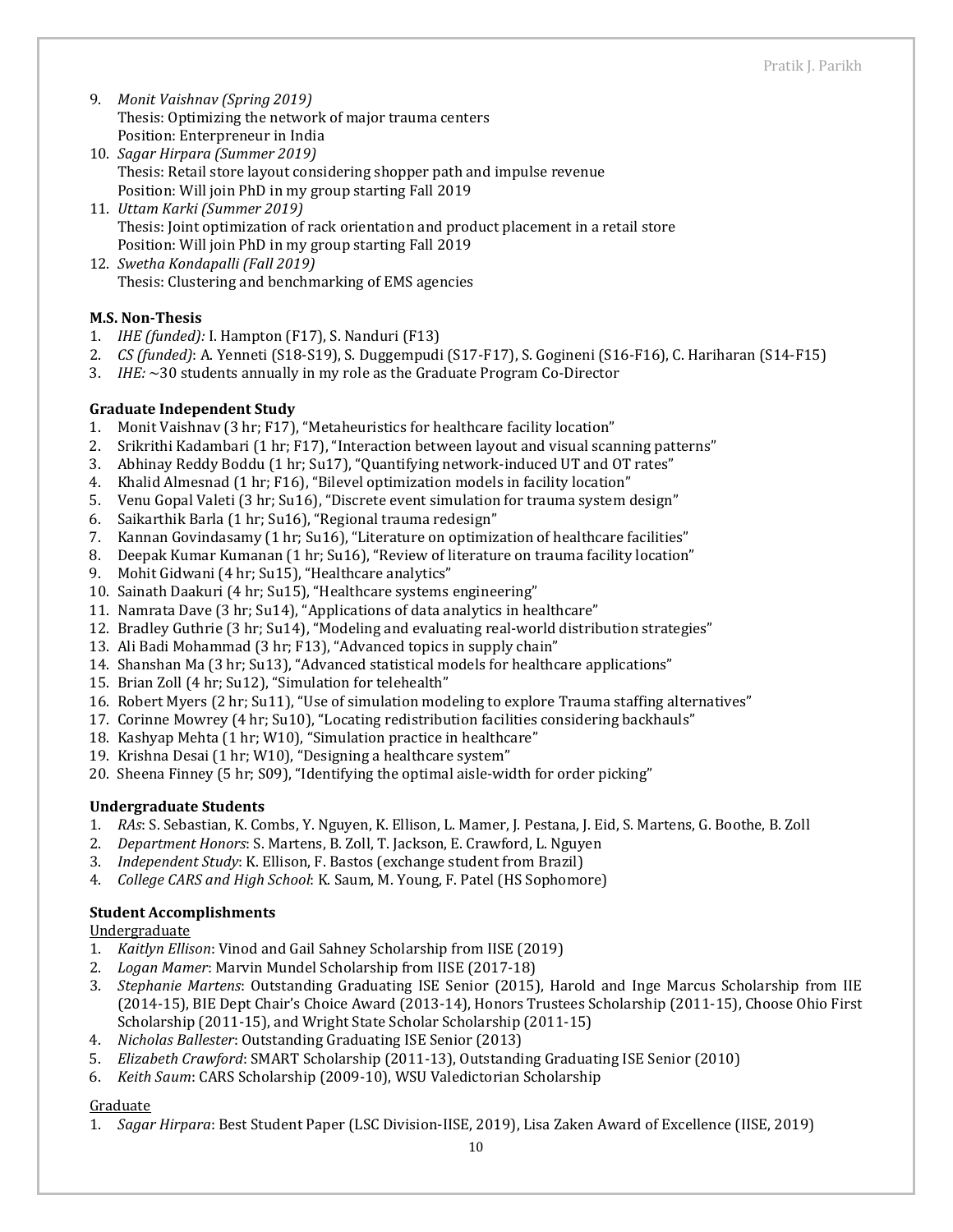- 2. *Bradley Guthrie*: Graduate (PhD) Student Excellence Award (2018-19), Best Track Paper (Facilities Design and Planning, IISE Annual, 2018), Best Student Paper (2nd place, LSC Division-IISE, 2017), Graduate (MS) Student Excellence Award (2015-16), Univ Ph.D. Assistantship (2015-16), BIE Dept Grad Assistantship (2013-14)
- 3. *Corinne Mowrey*: Best Track Paper (Facilities Design and Planning, IISE Annual, 2017), Outstanding BIE Graduate (2015), Gilbreth Memorial Fellowship from IIE (2014-15), Integrated Systems & Controls Council Honor Scholarship from MHEFI (2014-15), Graduate Student Excellence Award (2011-12)
- 4. *Nicholas Ballester*: Best Track Paper (Healthcare Systems Track, IISE Annual, 2017), Gilbreth Memorial Fellowship from IIE (2015-16), University Ph.D. Assistantship (2013-14)
- 5. *Nicole Cracker* (4th year medical student): Tied for the Best Translational/Basic Science Award at the Medical Student Research Symposium held by School of Medicine at WSU (2014-15)
- 6. *Brian Zoll*: WSU nominee for Midwest Association of Graduate Schools Distinguished Master's Thesis Awards (2015), University Ph.D. Assistantship (2014-15), Graduate Student Excellence Award (2013-14)
- 7. *Bob Myers*: 1st place-Daniel Elliott Resident Research Symposium (2014)
- 8. *Elizabeth Crawford*: Graduate Student Excellence Award (2012-13)
- 9. *Bharathwaj V.*: Graduate Student Excellence Award (2010-11), Raj Malhotra Scholarship (F09)
- 10. *Bhanuteja Sainathuni*: Ph.D. Program Assistantship (2012-13), University Ph.D. Assistantship (2011-12), Raj Malhotra Scholarship (S09)
- 11. *Ramanan Veeraragavan*: Raj Malhotra Scholarship (S09)

#### **Senior Design Projects**

- 1. Adam Tokarsky, Khalid Alassaf, Ali Zaman, Abdullah Aljazzaf (2016): Sponsor DMAX Diesel Engines, Moraine, OH; **First place** in College-Wide Senior Design Showcase
- 2. Tin Le, Abdulaziz Alhumaid, Ahmad Aljuraisi, Shouq Alnajdy, Moh. Alotaibi, Ahmed Alowaidi (2016): Sponsor BIE Dept, WSU, Dayton, OH
- 3. Stephanie Martens, Grace Booth, and Walaa Almutawa (2015): Sponsor UC Physicians, West Chester, OH
- 4. William Terrell, Carlos de los Santos, and Amin Rababah (2015): Sponsor TradeGlobal, Cincinnati, OH
- 5. Evan Baker and Christina Donegia (2014): Sponsor Avenue Stores, Troy, OH
- 6. Nicholas Ballester, Bradley Guthrie, and Jeffery Warden (2013): Sponsor UTC Aerospace, Troy, OH
- 7. Toni Jackson, Brian Stambaugh, and Zachary Hess (2012): Sponsor Netrada, West Chester, OH
- 8. Matt Geis, Jeff Kucera, and Aric Melton (2011): Sponsor Wright-Patt Airforce Base, Dayton, OH
- 9. Elizabeth Crawford and Beth Pohlabel (2011): Sponsor University Pointe Surgical Hospital, West Chester, OH

## **Committee Member**

#### Ph.D. Dissertation Committee Member

- 1. *Jennifer Cloud-Buckner (Sep 2012)*  Advisor: Dr. Jennie Gallimore
- 2. *Gregory Noble (Dec 2012)*  Advisor: Dr. Frank Ciarallo
- 3. *Lei Zheng (Dec 2012)*  Advisors: Drs. Yan Liu and Xinhui Zhang
- 4. *Jeremy Knopp (Jan 2014)*  Advisors: Drs. Ramana Grandhi and Frank Ciarallo
- 5. *Yan Li (Jun 2014)*  Advisor: Dr. Nan Kong (Purdue University)
- 6. *Albert Lowas (Mar 2015)*  Advisor: Dr. Frank Ciarallo
- 7. *Gamze Kilincli Taskiran (Aug 2015)*  Advisor: Dr. Xinhui Zhang
- 8. *Chang-Geun Oh (Jan 2016)*  Advisor: Dr. Jennie Gallimore
- 9. *Lebin Lin (Sep 2016)*  Advisor: Dr. Xinhui Zhang
- 10. *Shuai Wang (2018)*  Advisor: Dr. Xinhui Zhang
- 11. *Christopher Calhoun (2018)*  Advisor: Dr. Jennie Gallimore
- 12. *April Barnes (exp 2021)* Advisor: Dr. Jennie Gallimore

#### M.S. Thesis Committee Member

- 1. *Gregory Noble (May 2009)*  Advisor: Dr. Frank Ciarallo
- 2. *Shea-Tinn (Sheila) Yeh (Sep 2009)*  Advisor: Dr. Yan Liu
- 3. *Gamze Kilincli Taskiran (Mar 2010)*  Advisor: Dr. Xinhui Zhang
- 4. *Krishna Desai (Apr 2010)*  Advisor: Dr. Tarun Goswami
- 5. *Vinayak Ponangi (Apr 2011)*  Advisor: Dr. S. Narayanan
- 6. *Tingting Fu (Aug 2012)*  Advisor: Dr. Yan Liu
- 7. *Donald Church (Aug 2015)*  Advisor: Dr. Mary Fendley
- 8. *Kerry Ward (Apr 2017)*  Advisor: Dr. Frank Ciarallo
- 9. *Madison Glines (Dec 2018)* Advisor: Dr. Thomas Wischgoll (Computer Science)
- 10. *Tyler Whitlock (Apr 2019)* Advisor: Dr. Scott Watamaniuk (Psychology)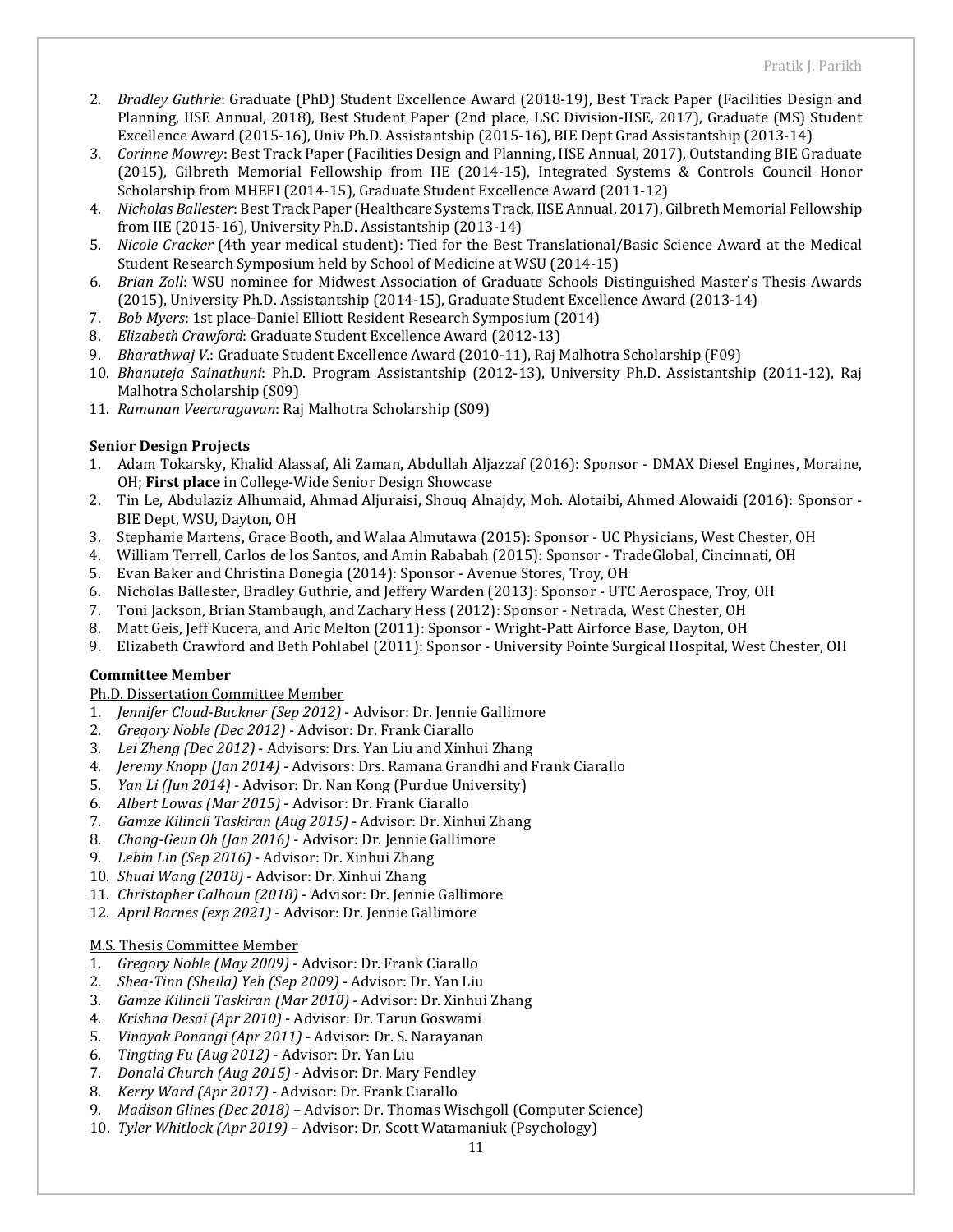## **SERVICE**

#### **PROFESSION**

- 1. 2016-21: President (and Director of Newsletter, 2016-18), Logistics & Supply Chain Division, IISE
- 2. 2016-present: President (2 years) and Board Member, IISE Day-Cin Professional Chapter (Gold: 2016 and 2017)
- 3. 2018: Judge, Student Paper Competition, LSC Division, IISE
- 4. 2015-19: Chair (Vice Chair: 2015-17), Facility Logistics SIG (INFORMS/TSL)
- 5. 2012-present: Faculty Advisor, WSU-IISE Student Chapter (Gold Award: 2013-18)
- 6. 2015-18: Co-Chair, Facility Logistics Track, INFORMS (Philadelphia '15, Nashville '16, Houston '17, Phoenix '18)
- 7. 2017: Evaluator, Program Review for the Systems Engineering Graduate Program at Air Force Institute of Technology
- 8. 2016: Co-Chair, Healthcare Systems Track, ISERC, Anaheim, CA
- 9. 2011: Co-Chair, Facility Logistics Track, ISERC, Reno, NV
- 10. 2009-present: Session Chair, INFORMS Annual Meeting (numerous occasions)
- 11. 2009-present: Session Chair, IISE Annual Meeting (numerous occasions)
- 12. 2011: Session Co-Chair, Healthcare Scheduling Track, INFORMS Midwest Reg. Conference, Columbus, OH
- 13. 2010: Session Chair, Dayton Engineering Science Symposium, Dayton, OH
- 14. 2004-present: Ad-hoc reviewer for *IISE Transactions*, *Transportation Science*, *Service Science*, *EJOR, IJPR, IJPE, NRL, C&IE*, *ORIJ*, *IJAMT, IJOPM, Simulation: TSMSI*, *JAMIA*, *MDM, BMJ Quality and Safety*, *Hospital Practice*

#### **UNIVERSITY**

- 1. 2018-20: International Student Services Subcommittee for the International Education Oversight Committee
- 2. 2014-15: Ad hoc University Committee (Faculty Handbook and Existing Policies)

#### **COLLEGE**

- 1. 2019-21, 2016-18: College Faculty Development Committee (P&T)
- 2. 2014-18: Chair, College Graduate Studies Committee
- 3. 2013-18: Dean's Faculty Recruitment Fellow for CECS
- 4. 2017-18, 2014-15: Website Redesign Committee
- 5. 2010-14: College Petitions Committee (Chair for 2013-14)
- 6. 2013-present: UCIE International Student Orientation IHE Representative
- 7. 2014-15: Brandeberry Career Development Center Events IHE Representative
- 8. 2012-present: Raider Open House ISE Representative
- 9. 2011-present: Direct Admit Welcome ISE Representative
- 10. 2010-12: Ph.D. Program Student Affairs Committee

#### **DEPARTMENT**

- 1. 2019-20: Chair, Dept Faculty Development Committee (P&T)
- 2. 2018-19: Chair, ISE and IHE Curriculum Evaluation Committee
- 3. 2016-present: Co-Director IHE Graduate Program
- 4. 2016-present: Co-Director ISE Undergraduate Recruiting and Retention
- 5. 2013-16: Senior Design Coordinator for ISE
- 6. 2013-15: Faculty Peer Teaching Evaluation Committee
- 7. 2012: BIE Department Adjunct Faculty Search Committee
- 8. 2011: BIE Department Chair Search Committee
- 9. 2009-10: BIE Department Committees (ISE Marketing and ISE ABET Accreditation)